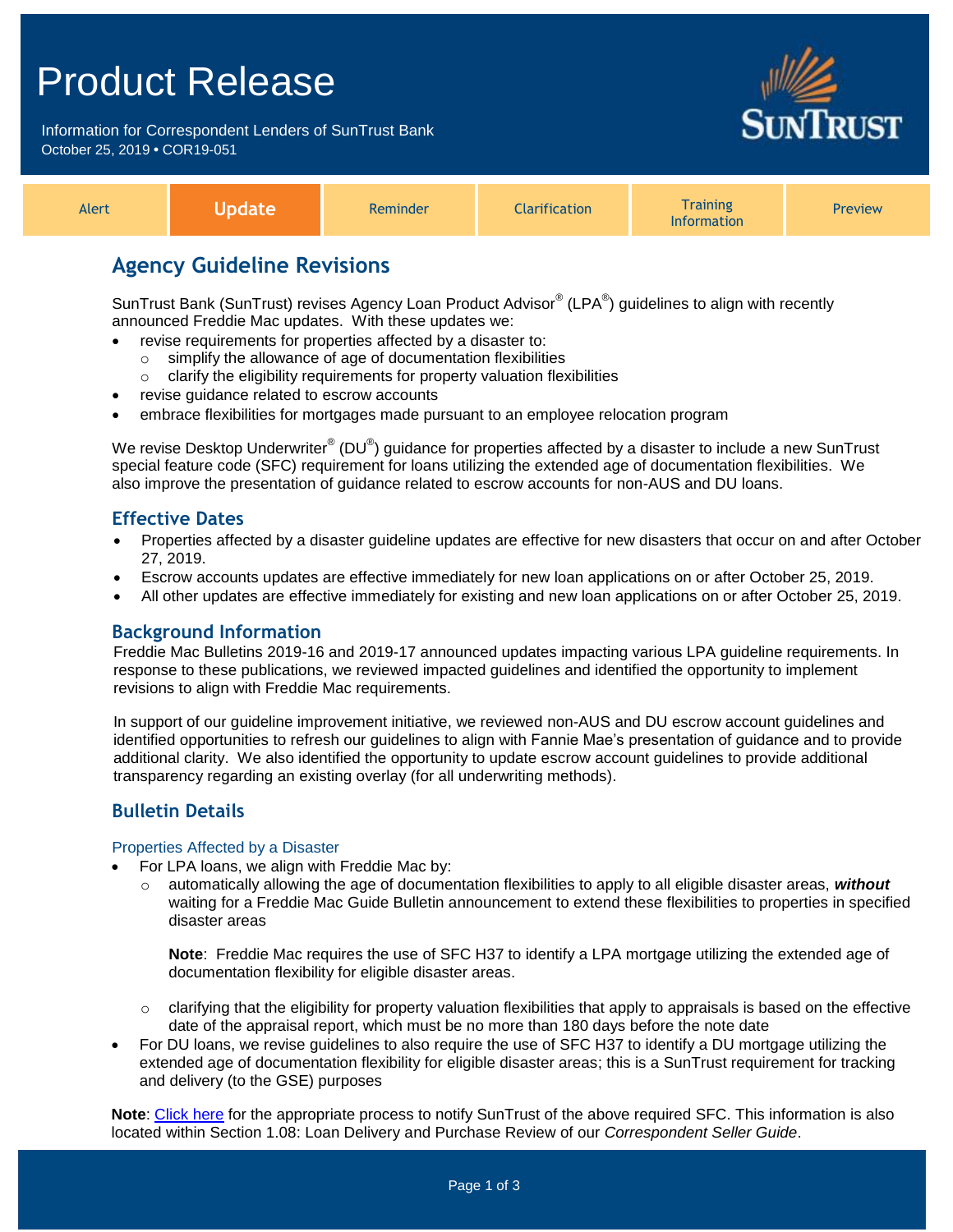# Product Release

Information for Correspondent Lenders of SunTrust Bank October 25, 2019 **•** COR19-051



### **Bulletin Details, continued**

#### Escrow Accounts

- For LPA loans, we align with Freddie Mac by:
	- including the requirement that lenders must have a written policy for waiving escrows and that policy must consider the borrower's ability to pay the property tax, mortgage insurance, and other charges when they are due

**Note**: Prior to today's publication, SunTrust's LPA guidelines already reflected this requirement *(as an overlay)*. As this is now a Freddie Mac requirement, we no longer consider this guidance as an overlay.

- o incorporating "best practice" (although not required) guidance regarding the establishment of an escrow account for certain mortgage transactions; see the applicable attached before and after matrix for additional details
- For non-AUS, DU, and LPA loans, we provide additional transparency by adding reference to the existing overlay related to the requirement to establish an escrow/impound account for payment of the flood insurance premium for all applicable loans delivered, regardless of any exception under the Homeowner Flood Insurance Affordability Act (HFIAA) for small lenders
- For non-AUS and DU loans, we further refresh guidelines to more closely align with Fannie Mae's presentation of guidance and to provide additional clarity

#### Mortgages Made Pursuant to Employee Relocation Programs

For LPA loans, we align with Freddie Mac and revise guidelines for mortgages made pursuant to an employee relocation program. These mortgages provide financing for newly hired or transferred employees to purchase a 1- to 4-unit primary residence at a new job location. See the applicable attached before and after matrix for complete details.

**Reminder**: Use SFC 013 to identify a relocation mortgage (for all underwriting methods). [Click here](https://www.truistsellerguide.com/manual/cor/general/Instructions%20for%20Entering%20SFCs.pdf) for the appropriate process to notify SunTrust of this required SFC. This information is also located within Section 1.08: Loan Delivery and Purchase Review of our *Correspondent Seller Guide*.

#### Before and After Matrices

- [Click here](http://www.truistsellerguide.com/manual/cor/products/Cr19-051BA-Disaster.pdf) to see the before and after matrix that provides a detailed overview of the properties affected by a disaster updates.
- [Click here](http://www.truistsellerguide.com/manual/cor/products/Cr19-051BA-New.pdf) to see the before and after matrix that provides a detailed overview of the escrow accounts updates.
- [Click here](http://www.truistsellerguide.com/manual/cor/products/Cr19-051BA-NewandExist.pdf) to see the before and after matrix that provides a detailed overview of all other updates.

#### Revised Materials

Click [Agency Loan Programs](https://www.truistsellerguide.com/manual/cor/products/CAgency.pdf) and [Correspondent Agency Overlay Matrix](https://www.truistsellerguide.com/manual/cor/products/CAgencyCreditOverlays.pdf) to review the revised product materials.

#### **Former Guidelines**

See the before and after matrices provided in the Bulletin Details section of this bulletin to access the former guidelines.